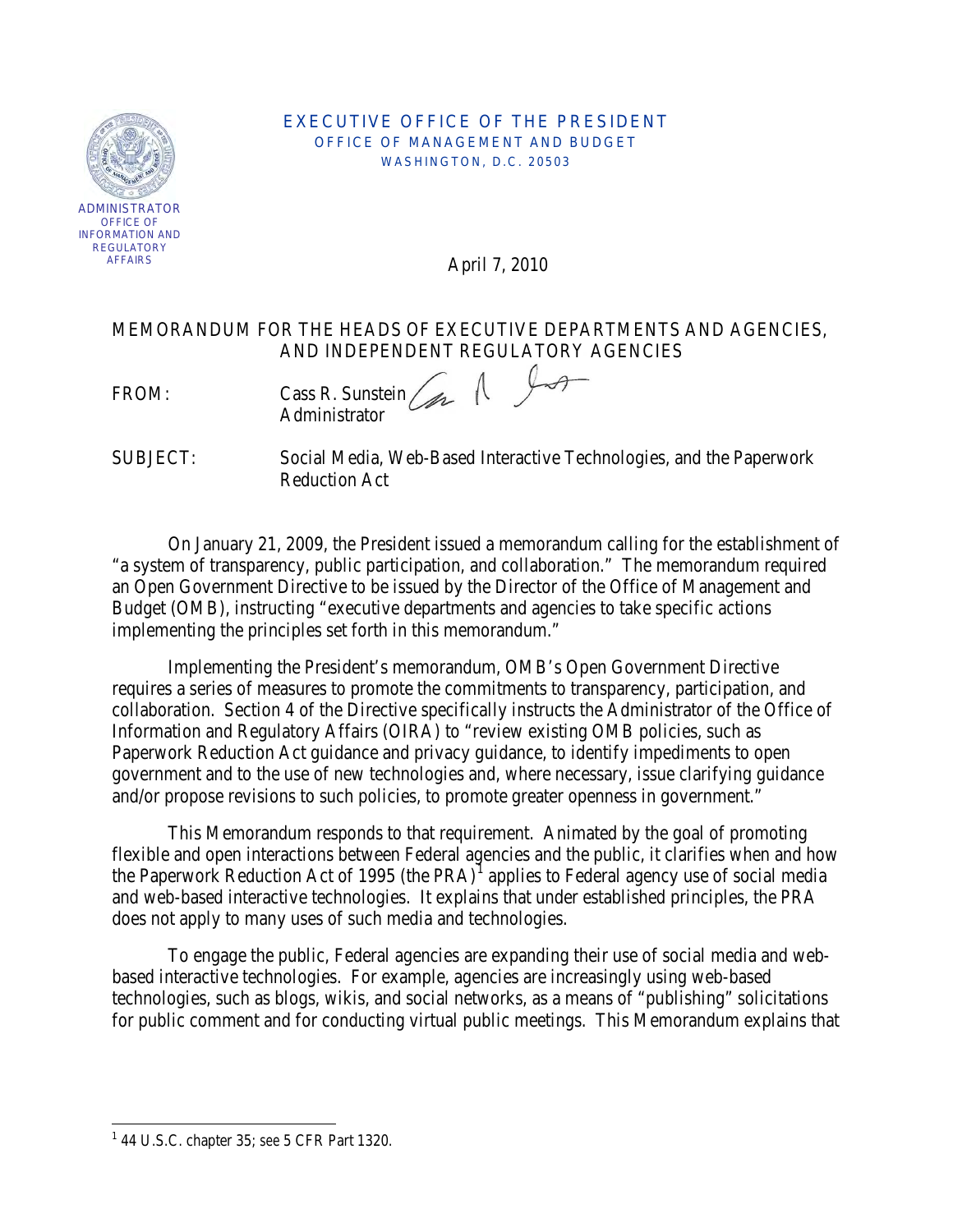certain uses of social media and web-based interactive technologies will be treated as equivalent to activities that are currently excluded from the PRA. $<sup>2</sup>$  $<sup>2</sup>$  $<sup>2</sup>$ </sup>

 Notably, OMB's regulations implementing the PRA exclude facts or opinions provided in response to general solicitations published in the *Federal Register* or other publications. As agencies increasingly use web-based technologies as a means of "publishing" such solicitations, OMB believes that it is appropriate to exclude these activities as well. This Memorandum identifies a series of other activities that, consistent with the text and purposes of the PRA, OMB has determined may be excluded from its purview. Such activities include many uses of wikis, the posting of comments, the conduct of certain contests, and the rating and ranking of posts or comments by website users.

This Memorandum applies whether agency interactions are occurring on a .gov website or on a third-party platform. OMB continues to recommend that agency staff members, including web staff, consult with their Chief Information Officer, agency paperwork clearance officer, agency counsel, agency privacy officials, and OIRA to ensure that all relevant laws and policies are followed.

# **Background**

The PRA applies to the collection of information "regardless of form or format."<sup>[3](#page-1-1)</sup> It follows that the PRA applies to the collection of information through the use of social media and web-based interactive technologies. When sponsoring an information collection online, or in any other form or format, agencies must comply with the PRA's requirement to maximize the utility of information collected, maintained, used, shared, and disseminated while minimizing the burden imposed on the public. $4$ 

The PRA does not expressly define "information." OMB's regulations implementing the PRA define "information" as "any statement or estimate of fact or opinion, regardless of form or format, whether in numerical, graphic, or narrative form, and whether oral or maintained on paper, electronic or other media."<sup>[5](#page-1-3)</sup> In defining "information," OMB regulations specifically exclude several types of activities, three of which are especially relevant to agency uses of social media and web-based interactive technologies to promote the goals of open government:

• **General Solicitations.** 5 C.F.R. 1320.3(h)(4) excludes "facts or opinions submitted in response to general solicitations of comments from the public, published in the Federal Register or other publications, regardless of the form or format thereof, provided that no person is required to supply specific information pertaining to the commenter, other than that

ı

<span id="page-1-0"></span><sup>&</sup>lt;sup>2</sup> Nothing in this Memorandum should be read to alter agency obligations under existing law, including the Administrative Procedure Act, the Privacy Act, and the Federal Records Act. Agencies should continue to comply with all applicable OMB memoranda when using web-based technologies, including but not limited to M-05-04, "Policies for Federal Agency Public Websites," Information Quality Act; OMB Circular A-130 - Management of Federal Information Resources; Clinger-Cohen Act of 1996; and the E-Government Act of 2002. OMB also advises agencies to consider resource limitations, per 5 C.F.R. 1320.9(h), in the use of social media and web-based interactive technologies. In these and other areas, agencies shall comply with all applicable laws, regulations, and policies that pertain to privacy.

<span id="page-1-1"></span> $3^{3}$  44 U.S.C. § 3502(3)(A).

<span id="page-1-2"></span><sup>4</sup> *See* 44 U.S.C. § 3501. <sup>5</sup>5 C.F.R. 1320.3(h).

<span id="page-1-3"></span>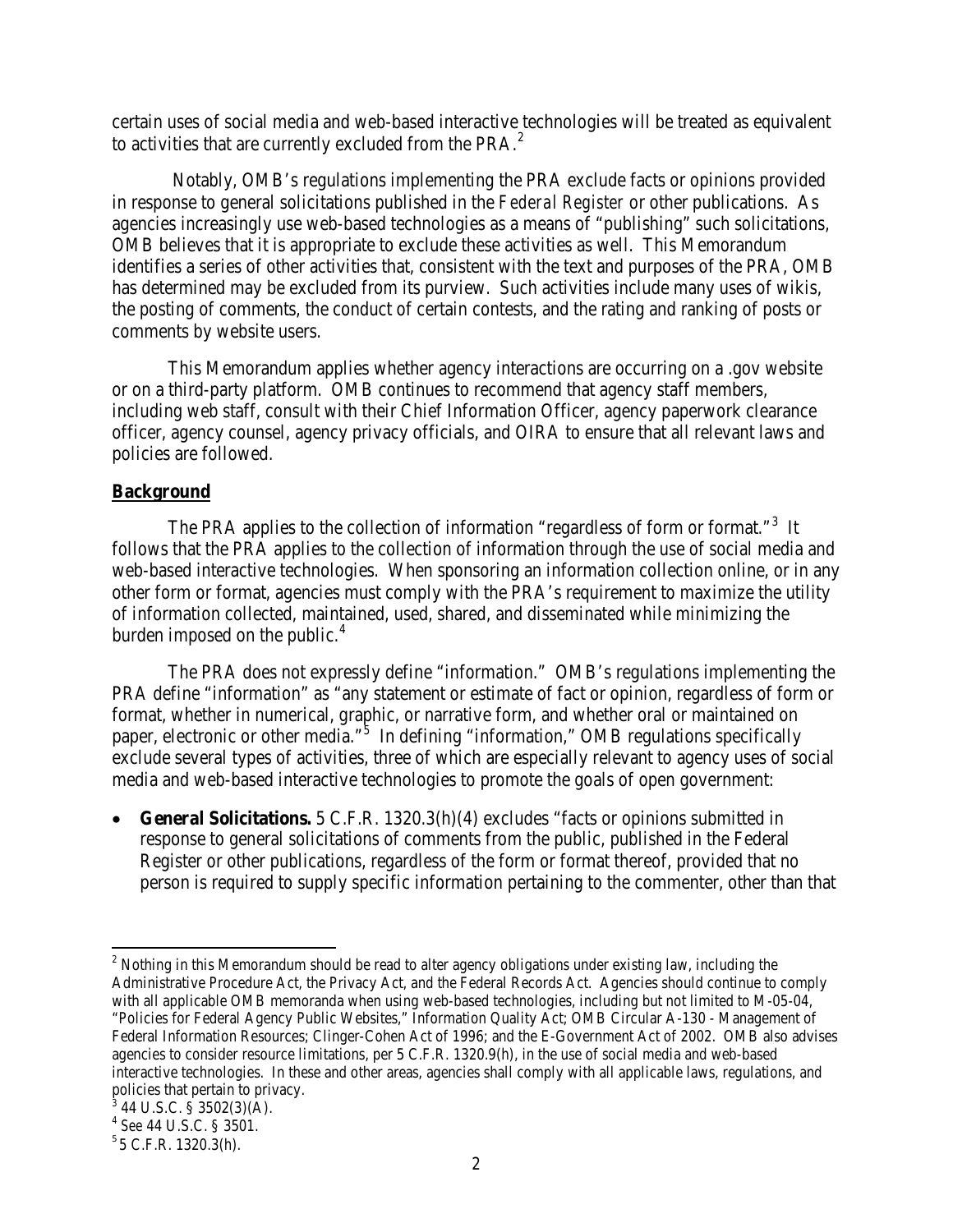necessary for self-identification, as a condition of the agency's full consideration of the comment."

- **Public Meetings.** 5 C.F.R. 1320.3(h)(8) excludes certain "facts or opinions obtained or solicited at or in connection with public hearings or meetings."
- Like Items. 5 C.F.R. 1320.3(h)(10) reserves general authority for OMB to identify other "like items" that are not "information."

#### Applicability of the PRA to social media and web-based interactive technologies.

Agencies and members of the public have asked whether uses of social media and webbased interactive technologies are information collections subject to the PRA. Although certain uses of such media and technologies unquestionably count as information collections, many do not. This section of this Memorandum discusses several web-based activities and whether they are subject to the information collection provisions of the PRA. (Items collected by third party websites or platforms that are not collecting information on behalf of the Federal Government are not subject to the PRA.)

Regardless of whether a particular activity is a collection of information under the PRA, agencies have an obligation to manage information resources to "improve the integrity, quality and utility of information to all users within and outside the agency."<sup>[6](#page-2-0)</sup> With social media and web-based interactive technologies, agencies should be aware that their activities may create new Federal information that will need to be managed like other agency information resources.<sup>[7](#page-2-1)</sup> For example, some uses of social media may present novel records management issues.<sup>[8](#page-2-2)</sup>

## **General Solicitations**

Under the general solicitations exclusion, the PRA does not apply to notices published in the *Federal Register* or other publications that request public comments on proposed regulations, or any general requests for comments "regardless of the form or format thereof."[9](#page-2-3)

A general solicitation may have a degree of specificity. For example, a general solicitation may pose a series of specific questions designed to elicit relevant public feedback; but the solicitation may not be a survey and the responses should be unstructured. Unstructured solicitations, such as those found in the preambles of proposed rules published in the *Federal Register*, give members of the public the option of replying to some or all of the questions in the manner they prefer (e.g., open-ended questions rather than selections from a list of choices). Similarly, agencies may offer the public opportunities to provide general comments on discussion topics through other means, including but not limited to social media websites; blogs; microblogs; audio, photo, or video sharing websites; or online message boards (whether hosted on a .gov domain or by a third-party provider).

 $\overline{\phantom{0}}$ 

<span id="page-2-0"></span> $^{6}$  44 U.S.C. § 3506(b)(1).<br>
<sup>7</sup> See 44 U.S.C. § 3506.

<span id="page-2-1"></span>

<span id="page-2-2"></span><sup>&</sup>lt;sup>8</sup> On December 22, 2009, the National Archives and Records Administration (NARA) issued a memorandum to agencies that provided advice on implementing records management requirements of the Open Government Directive: http://www.archives.gov/records-mgmt/memos/nwm04-2010.html.<br><sup>9</sup> 5 CFR 1320.3(h)(4).

<span id="page-2-3"></span>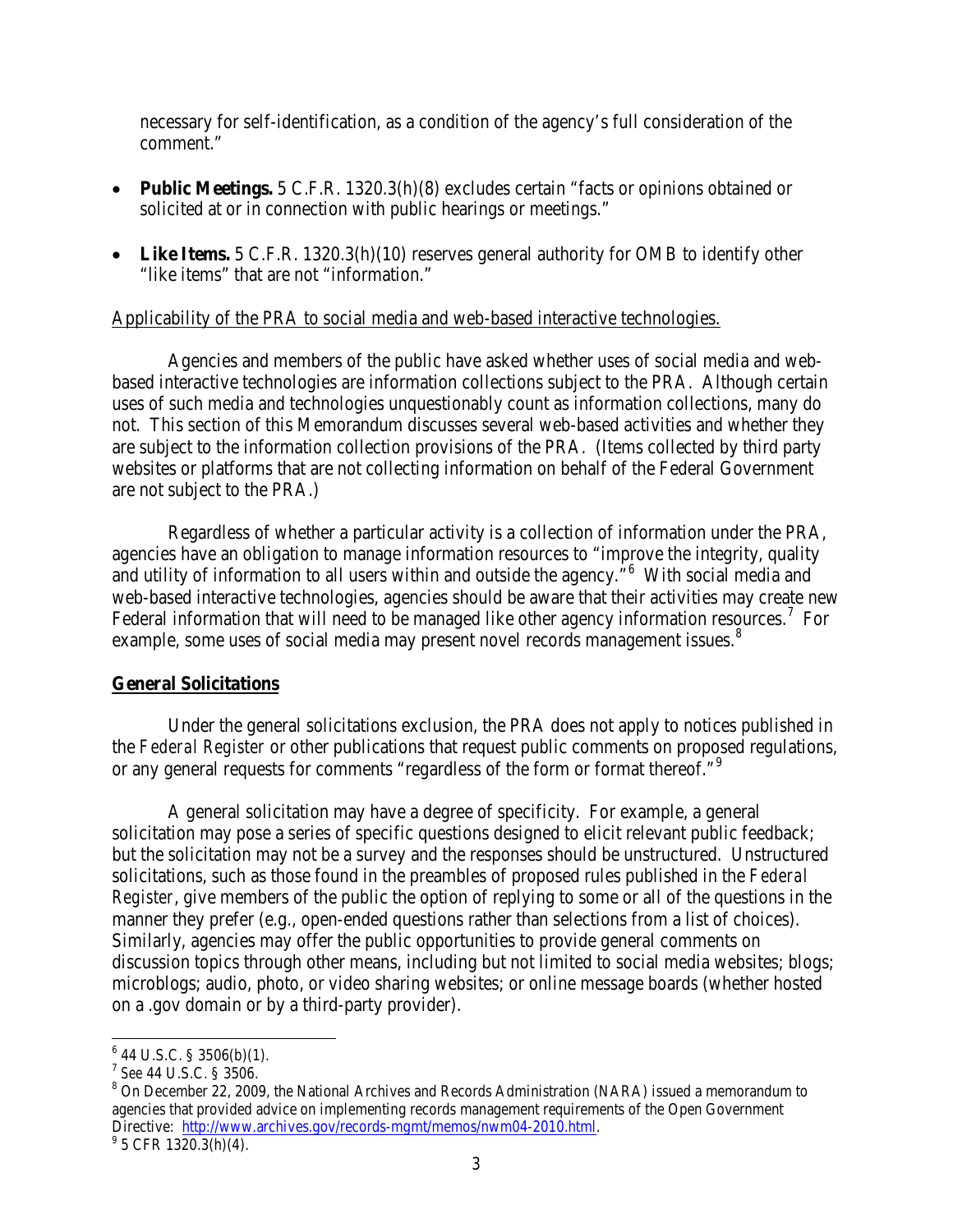If, however, agencies post surveys of any kind, including web polls and satisfaction surveys that pose identical, specific questions (including through pop-up windows),<sup>[10](#page-3-0)</sup> the PRA does apply.[11](#page-3-1) These surveys, like in-person, mail, or telephone surveys, are subject to the public notice and comment requirements of the PRA and must have OMB approval before use.

#### Feedback requests.

l

Under existing OMB policy, agency uses of general or undifferentiated "suggestion boxes" are not covered by the PRA. Similarly, an agency does not trigger the PRA's requirements when it posts its email address or uses an application for brainstorming or ideagenerating on its website to enable the public to submit feedback. However, if an agency requests information from respondents beyond name and email or mailing address (e.g., age, sex, race/ethnicity, employment, or citizenship status), this request is covered by the PRA because it seeks information beyond what is "necessary" for self-identification of the respondent.

If an agency asks the public to respond to a series of specific questions or a series of specific prompts that gather information (e.g., for purposes of aggregation or survey) about whether, for example, a particular program is or is not effective, the collection of information is subject to the PRA. However, the PRA does not apply to posts that allow members of the public to provide general or unstructured feedback about a program (such as a standard *Federal Register* notice, a request for comments on a report or proposed initiative, or a request for ideas, comments, suggestions, or anything else that might improve the program).

#### Electronic subscriptions to agency notifications or publications.

OMB does not consider mailing addresses collected for agency mailing lists to be information subject to the PRA. Similarly, an agency is not collecting information when it collects email addresses for agency updates, alerts, publications, or email subscription services; mobile phone numbers for text notification lists; or addresses for RSS feeds, which allow individuals to customize and subscribe to updates from websites.

If, however, the agency requests a member of the public to provide additional information (e.g., age, sex, race/ethnicity, employment, or citizenship status<sup>12</sup>) beyond what is necessary to ensure proper transmission of responses, the collection of that additional information is covered under the PRA. As with non-electronic mailing lists, the use of email lists to survey subscribers (about, for example, satisfaction with government program design) is an information collection under the PRA.

If an agency authorizes website users to share content, such as "send to a friend" using a web form, this authorization is not covered by the PRA unless the agency collects the "friend's" email address or user name to use it for some purpose other than sharing the content selected by

<span id="page-3-0"></span><sup>&</sup>lt;sup>10</sup> Agencies are encouraged to contact the relevant OIRA desk officer to explore whether a generic clearance may be appropriate for some of these activities.

<span id="page-3-1"></span><sup>&</sup>lt;sup>11</sup> Online trivia contests are not subject to the PRA under 5 C.F.R. 1320.3(h)(7), which excludes "examinations" designed to test the aptitude, abilities, or knowledge."

<span id="page-3-2"></span> $12$  This list, used here and elsewhere in this guidance, is illustrative but not exhaustive.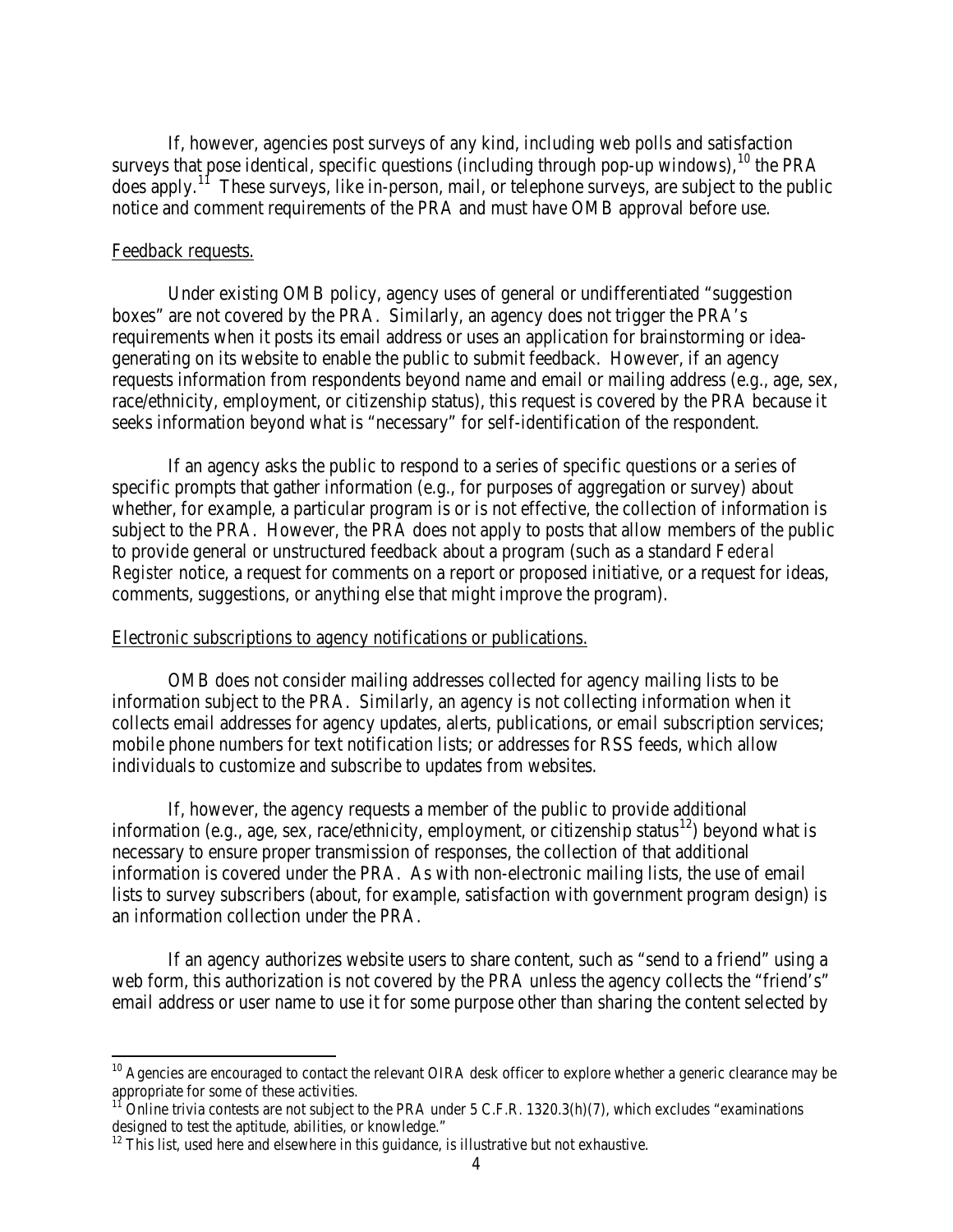the sender. Agencies should provide notice to users on the web form if they intend to retain email addresses for future use.

## **Public Meetings**

Under current OMB policy, agencies do not trigger the PRA's requirements by hosting a public meeting. For purposes of the PRA, OMB considers interactive meeting tools—including but not limited to public conference calls, webinars, blogs, discussion boards, forums, message boards, chat sessions, social networks, and online communities—to be equivalent to in-person public meetings.

However, activities that go beyond the scope of in-person public meetings or hearings are subject to the PRA. For example, focus groups, whether conducted in person or done via webinar, are subject to the PRA. Similarly, if an agency takes the opportunity of a public meeting to distribute a survey, or to ask identical questions of 10 or more attendees, the questions count as an information collection.<sup>[13](#page-4-0)</sup>

## Wikis and collaborative drafting platforms.

Wikis are an example of a web-based collaboration tool that generally does not trigger the PRA because they merely facilitate interactions between the agencies and the public.<sup>14</sup> However, some uses of wiki technologies are covered by the PRA, such as using a wiki to collect information that an agency would otherwise gather by asking for responses to identical questions (e.g., posting a spreadsheet into which respondents are directed to enter compliance data).

## **Like Items**

 $\overline{\phantom{0}}$ 

Under its authority to identify other "like items" that are not "information," OMB does not consider responses gathered from the following types of questions or solicitations to be "information" subject to the PRA:

## • **Items collected to create user accounts or profiles for agency websites.**

Agencies are free to offer website users the option of creating user accounts or profiles. When doing so, agencies may request an email address, username, password, and geographic location (e.g., State, region, or ZIP code) for account registration. The collection of such selfidentifying information is not subject to the PRA. However, if the agency permits users to create accounts or profiles and collects additional information to establish the account or profile (e.g., age, sex, race/ethnicity, employment, or citizenship status), the request is subject to the PRA because this additional information is beyond what is necessary for self-identification during account registration. Similarly, when agencies use online accounts to collect information for programmatic purposes—by using, for example, the online Free Application for Federal Student Aid (FAFSA) to determine eligibility for student aid—the PRA applies.

<span id="page-4-0"></span> $13$  Note, however, that requests for attendee names and geographical location (e.g., state, region, or ZIP code) are not information collections under the PRA.

<span id="page-4-1"></span><sup>&</sup>lt;sup>14</sup> Wikis and other web-based collaboration tools that are limited to internal agency use are exempt from the PRA. Also exempt is cross-agency use of wikis.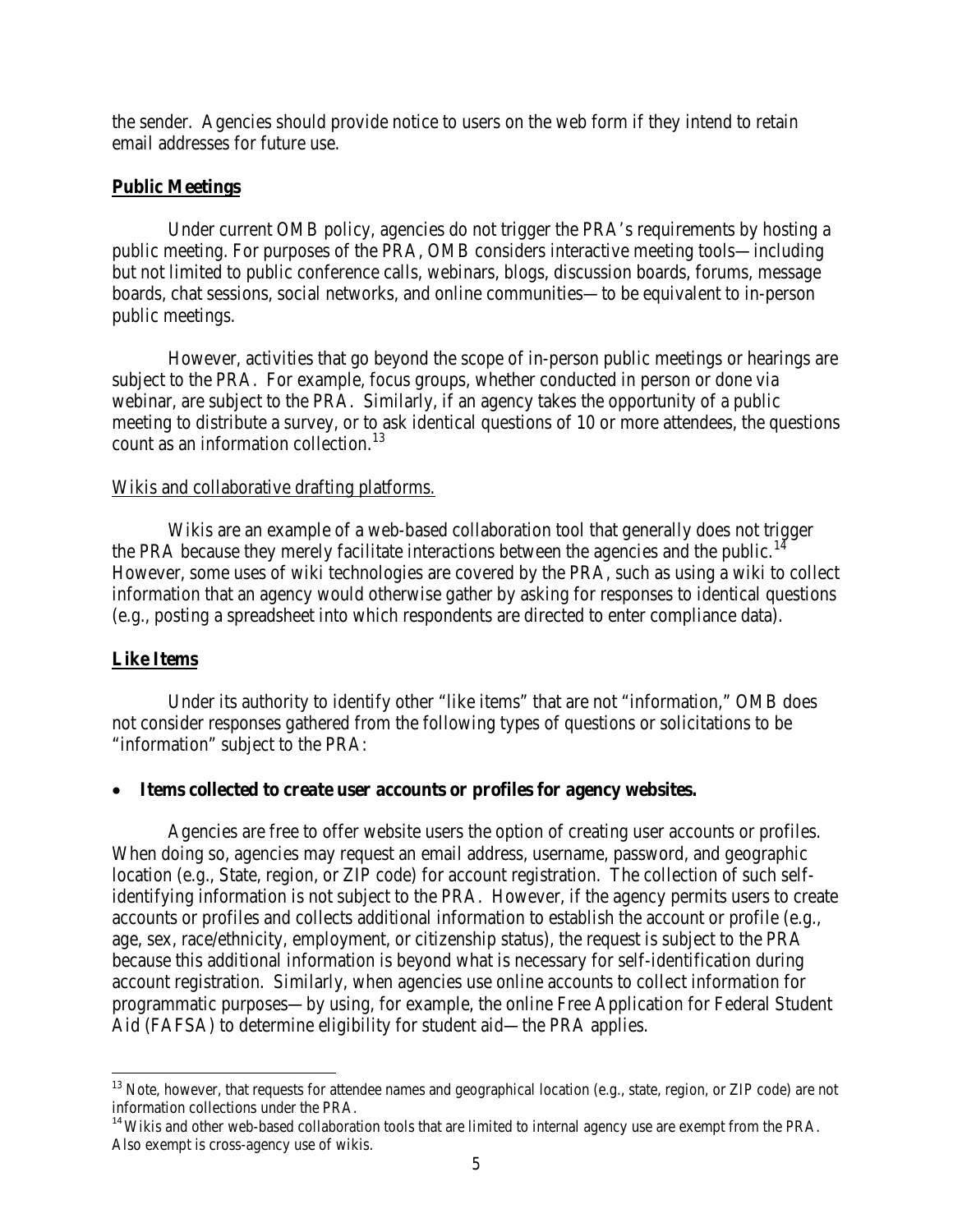## • **Items collected to allow users to customize or influence the appearance of an agency website.**

When agencies permit website users to customize or influence the appearance of an agency website, the items collected to permit this customization are generally not subject to the PRA. This category includes faceted navigation, which permits website users to filter website content. For example, a website might offer a user the option of selecting from a list of topics as a means of customizing the presentation of information; responses to such offers are not "information" under the PRA. Similarly, an agency may link and/or store faceted navigation preferences (e.g., in a user profile) without triggering the PRA. However, information that is collected beyond what is necessary to navigate or customize a website is subject to the PRA.<sup>[15](#page-5-0)</sup> (In these and all other areas, agencies shall comply with all applicable laws, regulations, and policies that pertain to privacy.)

## • **Ratings and rankings.**

 $\overline{\phantom{0}}$ 

Ratings and rankings of postings or comments by website users are not considered "information" under the PRA. More broadly, "information" does not include functions common to social media tools that allow the public to rate, rank, vote on, flag, tag, label, or similarly assess the value of ideas, solutions, suggestions, questions, and comments posted by website users. For example, providing users with the ability to rate comments through a thumbsup/thumbs-down voting feature or through numerical ratings (e.g., scale of one to five) on an agency-sponsored blog is not subject to the PRA. Data gathered to create tag clouds are also not subject to the PRA, including tags created by users or user selections from an agency-provided list of potential tags.

OMB recommends, however, that agencies exercise good judgment and caution when using rankings, ratings, or tagging. Specifically, agency use of the information generated by these tools should be limited to organizing, ranking, and sorting comments. Because, in general, the results of online rankings, ratings, and tagging (e.g., number of votes or top rank) are not statistically generalizable, they should not be used as the basis for policy or planning. Moreover, agency use and dissemination of the information produced by rankings, ratings, and tagging must comply with applicable Information Quality Act guidelines.

#### • **Items necessary to complete a voluntary commercial transaction.**

If an agency collects information that is necessary for the selection, payment, or delivery of an item, or to identify the person ordering an item, such information is not subject to the PRA if used solely for the purpose of completing a commercial transaction. Similarly, agency use of web-based applications to conduct such transactions is not subject to the PRA.

For example, if the Federal Government sells or gives away maps, information about a person's shipping address and requested format is not "information" within the meaning of the PRA. Similarly, credit card or other payment information necessary to complete a sale is not

<span id="page-5-0"></span><sup>&</sup>lt;sup>15</sup>Agencies might also have ongoing programs to test and improve the appearance and functionality of agency websites. One aspect of these programs may involve routinely collecting input from website users. Agencies are encouraged to contact the relevant OIRA desk officer to explore whether a generic clearance may be appropriate for these activities.